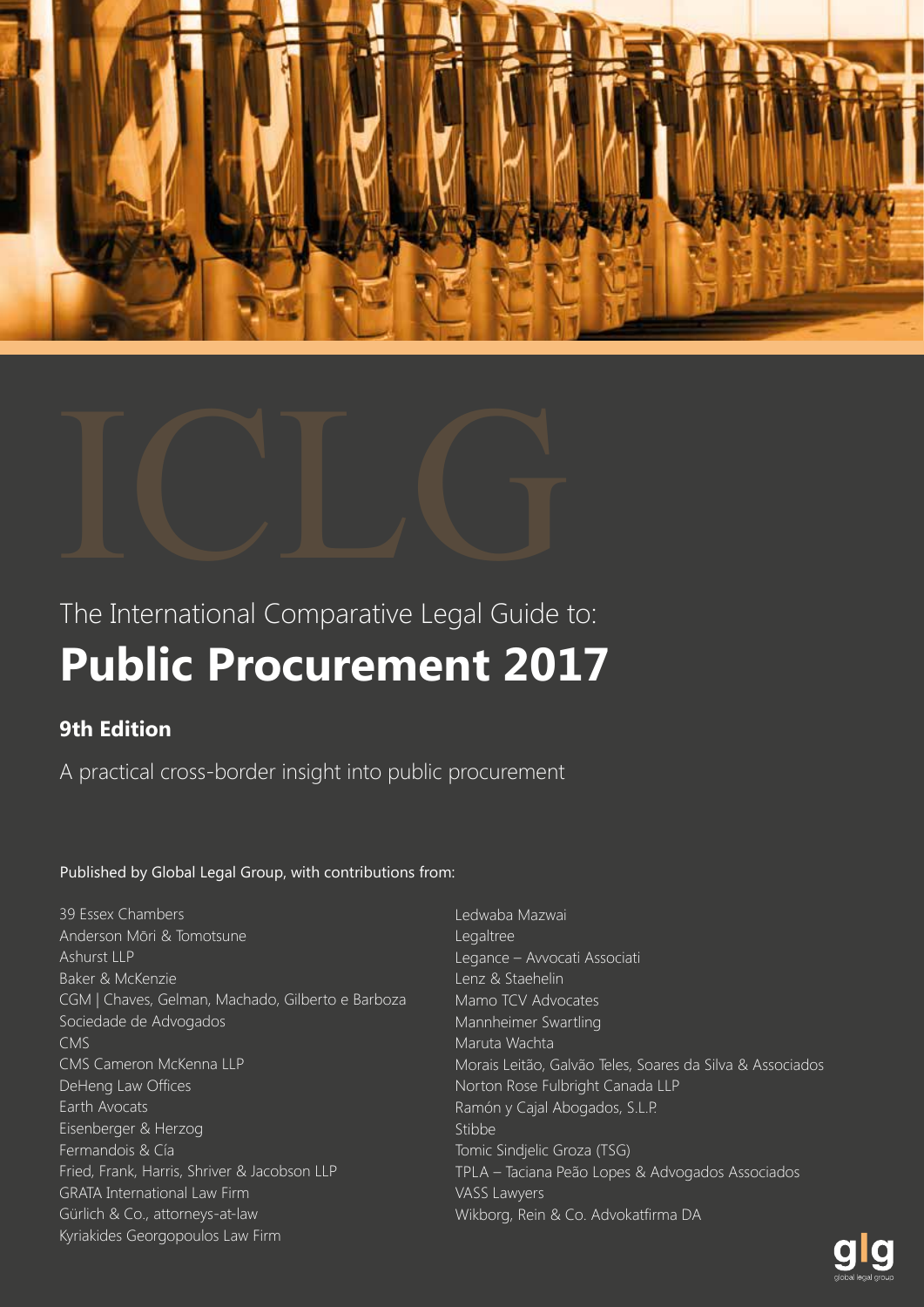

**Contributing Editors** Euan Burrows & Edward McNeill, Ashurst LLP

**Sales Director** Florjan Osmani

**Account Directors** Oliver Smith, Rory Smith

**Sales Support Manager** Paul Mochalski

**Sub Editor** Hollie Parker

**Senior Editor** Rachel Williams

**Chief Operating Officer** Dror Levy

**Group Consulting Editor** Alan Falach

**Group Publisher** Richard Firth

**Published by** Global Legal Group Ltd. 59 Tanner Street London SE1 3PL, UK Tel: +44 20 7367 0720 Fax: +44 20 7407 5255 Email: info@glgroup.co.uk URL: www.glgroup.co.uk

**GLG Cover Design** F&F Studio Design

#### **GLG Cover Image Source** iStockphoto

**Printed by** Ashford Colour Press Ltd. December 2016

Copyright © 2016 Global Legal Group Ltd. All rights reserved No photocopying

**ISBN** 978-1-911367-27-7 **ISSN** 1757-2789

**Strategic Partners**





### General Chapters:

| <b>EU Public Procurement Rules</b> – Euan Burrows & Edward McNeill, Ashurst LLP        |     |
|----------------------------------------------------------------------------------------|-----|
| 2 The Implications of Brexit for Public Procurement – Fenella Morris QC & Rose Grogan, |     |
| 39 Essex Chambers                                                                      | 10. |

## Country Question and Answer Chapters:

| 3    | <b>Australia</b>      | Baker & McKenzie: Geoff Wood & Anne Petterd                                                                                    | 15  |
|------|-----------------------|--------------------------------------------------------------------------------------------------------------------------------|-----|
| 4    | <b>Austria</b>        | Eisenberger & Herzog: Ulrike Sehrschön                                                                                         | 22  |
| 5    | <b>Belgium</b>        | Stibbe: David D'Hooghe & Arne Carton                                                                                           | 29  |
| 6    | <b>Brazil</b>         | CGM   Chaves, Gelman, Machado, Gilberto e Barboza Sociedade<br>de Advogados: André Marques Gilberto & Victoria Malta Corradini | 36  |
| 7    | <b>Bulgaria</b>       | CMS: Pavlin Stoyanoff & Zornitsa Stoykova                                                                                      | 43  |
| 8    | Canada                | Norton Rose Fulbright Canada LLP: Martin Masse & Erin Brown                                                                    | 52  |
| 9    | <b>Chile</b>          | Fermandois & Cía: Arturo Fermandois Vöhringer<br>& Luis Hevia Campusano                                                        | 59  |
|      | 10 China              | DeHeng Law Offices: Liang Ding                                                                                                 | 65  |
| 11 - | <b>Czech Republic</b> | Gürlich & Co., attorneys-at-law: Richard Gürlich, Ph.D & Jan Bárta                                                             | 75  |
|      | 12 England & Wales    | Ashurst LLP: Euan Burrows & Edward McNeill                                                                                     | 81  |
|      | 13 France             | Earth Avocats: Thomas Laffargue & Yves-René Guillou                                                                            | 93  |
|      | 14 Greece             | Kyriakides Georgopoulos Law Firm: Elisabeth Eleftheriades<br>& Kimon Tsakiris                                                  | 100 |
|      | 15 Italy              | Legance - Avvocati Associati: Filippo Pacciani & Alessandra Palatini                                                           | 110 |
| 16   | Japan                 | Anderson Mōri & Tomotsune: Reiji Takahashi & Makoto Terazaki                                                                   | 121 |
|      | 17 Kazakhstan         | GRATA International Law Firm: Shaimerden Chikanayev<br>& Marina Kahiani                                                        | 128 |
|      | 18 Malta              | Mamo TCV Advocates: Dr. Franco B. Vassallo & Dr. Joseph Camilleri                                                              | 140 |
|      | 19 Mozambique         | TPLA – Taciana Peão Lopes & Advogados Associados:<br>Taciana Peão Lopes & André Cristiano José                                 | 149 |
|      | 20 Netherlands        | Legaltree: Willemijn Ritsema van Eck                                                                                           | 158 |
| 21 - | <b>Norway</b>         | Wikborg, Rein & Co. Advokatfirma DA: Line Camilla Werner<br>& Alf Amund Gulsvik                                                | 164 |
|      | 22 Poland             | Maruta Wachta: Michał Bagłaj & Jakub Krysa                                                                                     | 171 |
|      | 23 Portugal           | Morais Leitão, Galvão Teles, Soares da Silva & Associados:<br>Margarida Olazabal Cabral & Ana Robin de Andrade                 | 180 |
|      | 24 Romania            | VASS Lawyers: Iulia Vass & Bianca Bello                                                                                        | 188 |
|      | 25 Scotland           | CMS Cameron McKenna LLP: Graeme Young & Helen Fyfe                                                                             | 199 |
|      | 26 Serbia             | Tomic Sindjelic Groza (TSG): Predrag Groza                                                                                     | 208 |
|      | 27 South Africa       | Ledwaba Mazwai: Metja Ledwaba & Lungile Mazwai                                                                                 | 216 |
| 28   | <b>Spain</b>          | Ramón y Cajal Abogados, S.L.P.: Pablo Silván Ochoa<br>& Carlos Melón Pardo                                                     | 223 |
| 29   | <b>Sweden</b>         | Mannheimer Swartling: Johan Carle & Sven Vaxenbäck                                                                             | 229 |
| 30   | <b>Switzerland</b>    | Lenz & Staehelin: Dr. Astrid Waser & Dr. Benoît Merkt                                                                          | 235 |
| 31   | <b>USA</b>            | Fried, Frank, Harris, Shriver & Jacobson LLP: James J. McCullough<br>& Michael J. Anstett                                      | 242 |

**Further copies of this book and others in the series can be ordered from the publisher. Please call +44 20 7367 0720**

#### **Disclaimer**

This publication is for general information purposes only. It does not purport to provide comprehensive full legal or other advice. Global Legal Group Ltd. and the contributors accept no responsibility for losses that may arise from reliance upon information contained in this publication. This publication is intended to give an indication of legal issues upon which you may need advice. Full legal advice should be taken from a qualified professional when dealing with specific situations.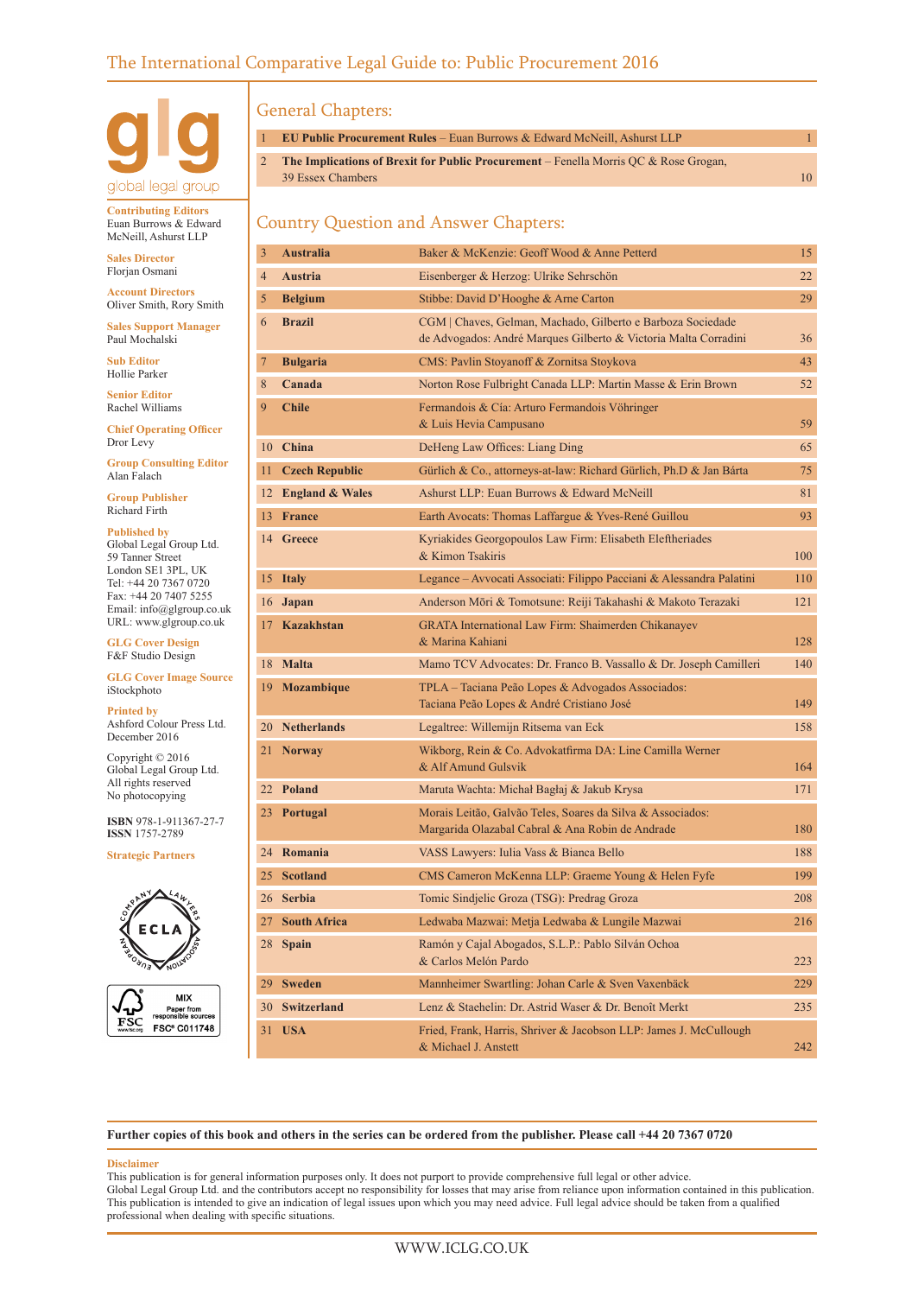# Portugal

## Morais Leitão, Galvão Teles, Soares da Silva & Associados

#### **1 Relevant Legislation**

#### **1.1 What is the relevant legislation and in outline what does each piece of legislation cover?**

The principal relevant piece of legislation is the "Public Contracts Code" (hereinafter "PCC"), approved by Decree-Law no. 18/2008, of 29 January, amended by Decree-Law no. 278/2009, of 20 October, Law no. 3/2010, of 27 April, Decree-Law no. 131/2010, of 14 December, Law 64-B/2011, of 30 December, and Decree-Law no. 149/2012, of 12 July. The PCC, which transposed Directives 2004/18/CE and 2004/17/CE, covers public procurement rules and the material regime regarding public contracts.

There are other relevant diplomas, namely:

- the Administrative Procedural Code (approved by Decree-Law no. 4/2015, of 7 January), which contains the general rules on administrative procedures;
- **■** the Procedural Code of the Administrative Courts (approved by Law no. 15/2002, of 22 February, amended by Decree-Law 214-G/2015, of 2 October), which contains the rules on litigation regarding pre-contractual procedures and public contracts; and
- **■** Ordinance no. 701-A/2008, of 29 July, to Ordinance 701- J/2008, of 29 July, which regulate several aspects referred to in the PCC.

#### **1.2 Are there other areas of national law, such as government transparency rules, that are relevant to public procurement?**

The general rules on administrative procedures (listed within the Administrative Procedural Code) apply on a subsidiary basis to public procurement, and certain transparency rules are contained therein.

#### **1.3 How does the regime relate to supra-national regimes including the GPA, EU rules and other international agreements?**

The PCC transposes EU Directives nos. 2004/17/CE and 2004/18/ CE, of 31 March.

Pursuant to the Constitution, EU law and international agreements prevail over national law.

Margarida Olazabal Cabral





Ana Robin de Andrade

**1.4 What are the basic underlying principles of the regime (e.g. value for money, equal treatment, transparency) and are these principles relevant to the interpretation of the legislation?**

The basic underlying principles are those of transparency, equal treatment and competition. The referred principles are relevant since they constitute limits to the activity of the contracting authorities, as well as guidelines as to how the rules ought to be interpreted.

#### **1.5 Are there special rules in relation to procurement in specific sectors or areas?**

Yes, the PCC has special rules regarding procurement by awarding entities in the water, energy, transport and postal services sectors.

Regarding defence, a specific legal framework is provided by Decree-Law no. 104/2011, of 6 October. It transposed to Portuguese Law the EU Directive 2009/81/EC. This legal framework is applicable for the purchase of contracts for military and sensitive equipment, contracts for public works, supply contracts, and contracts to provide services regarding military and sensitive equipment, as well as contracts for public works, supply contracts and contracts to provide services aiming to pursue military goals.

#### **2 Application of the Law to Entities and Contracts**

#### **2.1 Which public entities are covered by the law (as purchasers)?**

Article 2 of the PCC considers as awarding entities:

- The Portuguese State.
- **■** Autonomous Regions.
- **■** Local authorities.
- **■** Public institutes.
- Public foundations.
- Public associations or associations financed and controlled by the above-mentioned entities.
- Bodies governed by public law (any legal entity, either public or private, specifically created to satisfy needs of a general nature, whose economic activity is not subject to the logic of market competition, and that are mainly financed or controlled or have the majority of the management or supervisory board members appointed by the entities referred to above).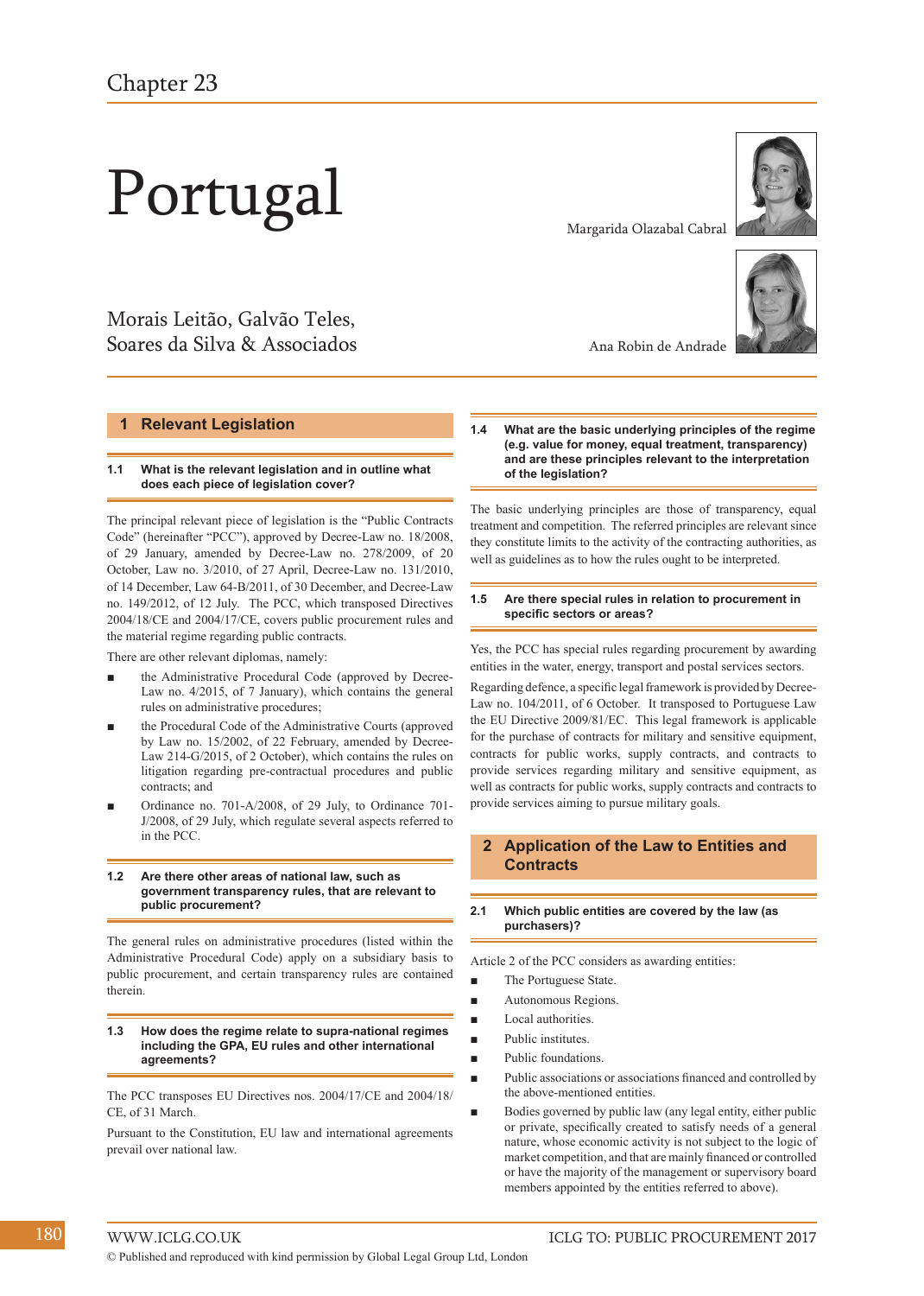- Legal entities which are mainly financed or controlled, or have the majority of the management or supervisory board members appointed by a body governed by public law.
- Associations where one or more body governed by public law or entity referred to in the previous paragraph are a part of, as long as they are mainly financed, controlled or have the majority of the members of their board of directors or supervisory body, directly or indirectly, appointed by such entities.

Article 7 of the PCC also considers as awarding entities:

- Any legal entities not included in Article 2 that pursue their activity in the water, energy, transport or postal services sectors, regarding which any of the entities referred to in Article 2 may exercise, directly or indirectly, a dominant influence.
- Any legal entities not included in Article 2 which enjoy special or exclusive rights, not granted through an international tender procedure, whereby such rights:
	- reserve to such an entity, either solely or together with another entity, the exercise of one or several activities in the water, energy, transport or postal services sectors; and
	- **■** substantially affect the capacity of any other entity to exercise one or more of those activities.
- Any legal entities composed exclusively by awarding entities referred to in Article 7, or that are mainly financed, controlled or have the majority of the members of their board of directors or supervisory body, directly or indirectly appointed by such entities, and exercise their activity in the water, energy, transport or postal services sector.

Please note that entities that do not qualify as awarding entities pursuant to Articles 2 and 7 of the PCC may be subject to PCC procurement rules, if the contracts are to be subsidised by more than 50% by any of the entities referred to in Article 2.

Public work concessionaires that are not awarding entities may be subject to certain procurement rules when contracting public works contracts.

Entities not qualified as awarding entities that have special or exclusive rights in the exercise of public service activities granted by any of the awarding entities referred to in Articles 2 and 7 of the PCC must respect the principle of non-discrimination in terms of nationality.

#### **2.2 Which private entities are covered by the law (as purchasers)?**

Please see the previous question.

#### **2.3 Which types of contracts are covered?**

The PCC is applicable to all contracts where the object of which is, or may be subject to, competition. In this regard, the PCC states especially that the following contracts are considered to be subject to competition: public works contracts; concessions of public works; concessions of public services; lease or supply of goods; rendering of services; and company incorporation contracts.

#### **2.4 What obligations do purchasers owe to suppliers established outside your jurisdiction?**

Purchasers are subject to the principles of competition, equal treatment, non-discrimination and transparency.

#### **2.5 Are there financial thresholds for determining individual contract coverage?**

Yes. Depending upon the choice of the award procedure, there may be a threshold for individual contract coverage (Articles 19 to 21 of the PCC).

#### Open and restricted tender with pre-qualification

For public works, the open or restricted tender procedures may be adopted, irrespective of the contract value if the notice is published in the *Official Journal of the European Union* ("OJEU"). If the notice is not published in the OJEU, the contract value cannot exceed €5,186,000.

The same applies to the lease and supply of goods contracts and services contracts. However, in this case, if the announcement is not published in the OJEU, the contract value cannot exceed €207,000. In addition, if the awarding entity is the State and, once again, the notice is not published in the OJEU, the contract value cannot exceed €134,000.

#### Urgent public tender

This procedure allows the awarding authority to lease and to purchase, as a matter of urgency, commonly used goods or services, the adoption of which depends on two issues:

- the award criteria must be the lowest price; and
- the contract value is inferior to  $\epsilon$ 207,000, except if the awarding authority is the State, in which case the contract value cannot exceed €134,000.

#### Direct award

For public works contracts, the direct award procedure may be chosen if the contract value is inferior to  $£150,000$ .

For the supply and lease of goods, as well as service contracts, the contract value must be inferior to €75,000.

As for other types of contracts – excluding concession of public works and services and company incorporation contracts – the direct award procedure can only be chosen if the contract value is inferior to €100,000.

Nevertheless, in some cases, a direct award may be adopted irrespective of the contract value, namely when:

- No competitor has presented any proposal, or all proposals have been rejected in a previous open or restricted tender, as long as the specifications and the minimum technical requirements are not substantially altered.
- In cases of urgency, where the deadlines regarding other procedures cannot be met due to unforeseeable events, provided that the circumstances are not attributable to the awarding entity.
- For technical or artistic reasons, or due to the protection of exclusive rights, the contract can only be granted to a determined entity.

Please note that the awarding entities referred to in Article 7 of the PCC are only subject to the procedures of the PCC for what concerns the following contracts:

- Regarding public works, contracts equal to or above €5,186,000.
- **■** Regarding leasing or supply of goods, contracts equal to or above €414,000.
- **■** Regarding acquisition of services, contracts equal to or above €414,000.
- Regarding public works and public service concessions, all contracts.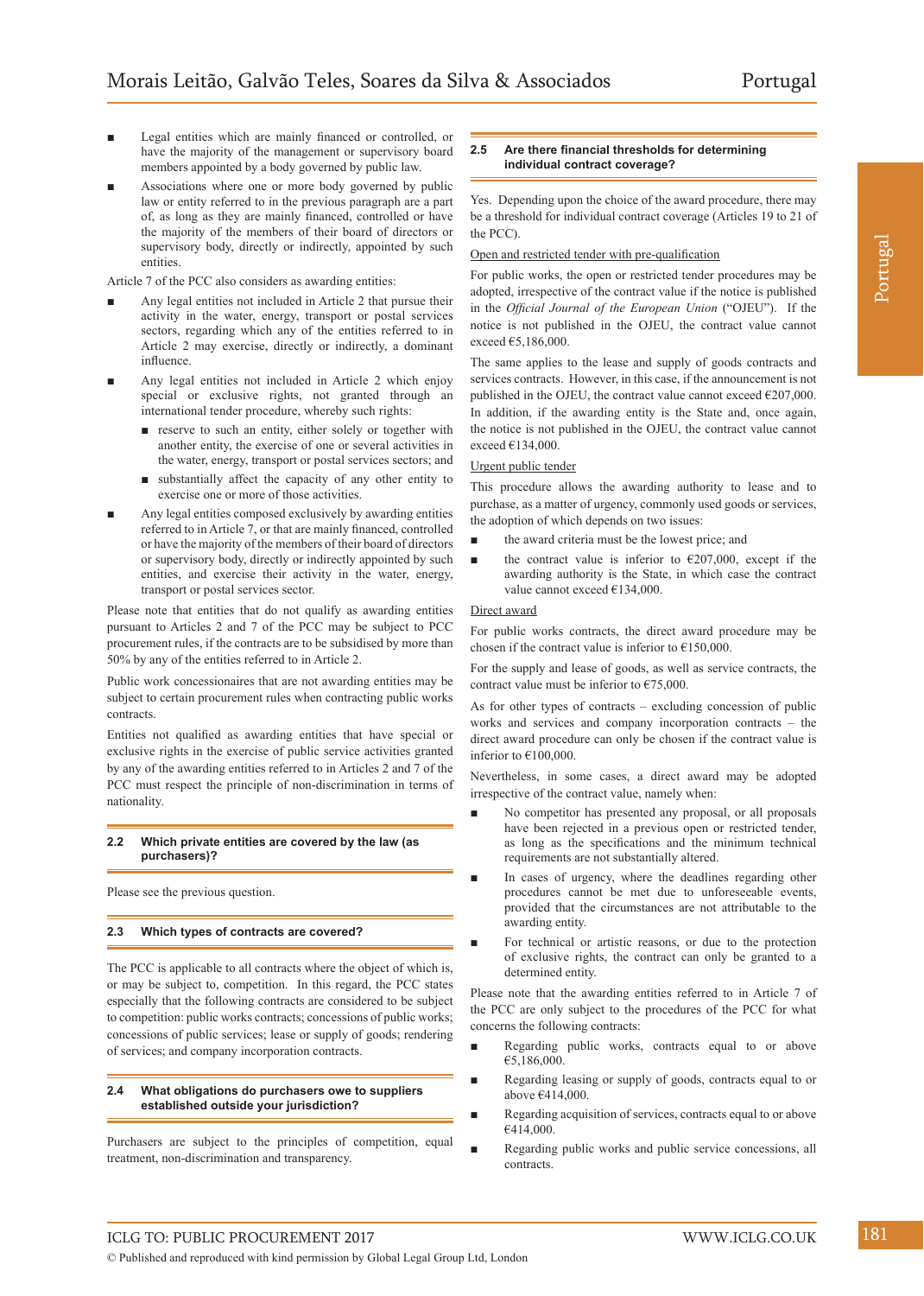#### **2.6 Are there aggregation and/or anti-avoidance rules?**

Contract value is the main criterion for choosing the award procedure, and the PCC has a very wide notion of contract value to prevent procurement avoidance.

Moreover, the PCC establishes, as a general rule, that when obligations of the same kind, which could be included in a single contract, are divided into several separate contracts, the total value of those contracts cannot exceed the value allowed by the correspondent award procedure, had only one contract been signed.

#### **2.7 Are there special rules for concession contracts and, if so, how are such contracts defined?**

As a general rule, these contracts should be awarded by a public or restricted tender by pre-qualification or by a negotiation procedure.

A public works concession is defined as a contract whereby a contracting party undertakes to build, or to design and build, a public work, receiving, in consideration, the right to exploit it for a certain period of time and, if so determined, the right to the payment of a price.

Public service concession is defined as a contract whereby a contracting party undertakes to manage, in its own name and under its responsibility, an activity of public service, during a certain period of time, being paid by the financial results of such management or directly by the grantor.

#### **2.8 Are there special rules for the conclusion of framework agreements?**

In broad terms, general rules on procurement are applicable to the conclusion of a framework agreement.

In any case, the choice of a procedure for the execution of a framework agreement pursuant to Articles 19 to 21 of the PCC (please see question 2.5 above) only allows the execution of contracts pursuant to the framework agreement, as long as the sum of contractual prices of all contracts are inferior to the thresholds set therein.

#### **2.9 Are there special rules on the division of contracts into lots?**

Yes. When obligations of the same kind, which could be included in a single contract, are divided into several lots, each one corresponding to a separate contract, the choice of the direct award, of public tender or restricted tender by previous qualification without publication of a notice in the OJEU, only enables the execution of a contract regarding each lot if:

- the sum of the maximum prices of all the contracts to be entered into, when formation of the same occurs simultaneously, is inferior to the amounts referred to in Articles 19, 20 and 21 of the PCC (see question 2.5 above); or
- b) the sum of all contractual prices regarding contracts which are already entered into and the maximum prices of all procedures still in course, whenever the formation of these contracts takes place within one year after the beginning of the first procedure, is inferior to the amounts referred to in articles 19, 20 and 21 of the PCC (see question 2.5 above).

There are some exceptions to the above-mentioned rule.

#### **3 Award Procedures**

#### **3.1 What types of award procedures are available? Please specify the main stages of each procedure and whether there is a free choice amongst them.**

The PCC provides for the following main award procedures: (i) open tender; (ii) restricted tender (by previous qualification); (iii) direct award; (iv) negotiation procedure; and (v) competitive dialogue.

- (i) Open tender: this procedure starts with a publication of a notice. Any interested party may submit a bid which shall be assessed pursuant to the award criteria established in the tender documents. In this regard, the Jury shall prepare a report, subject to comments by the bidders, which shall constitute the grounds for the awarding of the successful tenderer by the awarding entity. In certain cases, an urgent open tender may take place.
- (ii) Restricted tender (by previous qualification): contrary to the open tender, not all interested parties may submit a bid. Applications are presented, and only the parties that are considered as qualified candidates, pursuant to certain technical and financial requirements, are invited to submit bids.
- (iii) Direct award: a procedure whereby the awarding entity invites one or more potential bidders to present their bids.
- (iv) Negotiation procedure: similar to the restricted tender; however, the bids are negotiated between the bidders and the awarding entity.
- (v) Competitive dialogue: a procedure whereby the awarding entity discusses the technical means, as well as the inherent legal and financial structure of the contract. It includes the following phases: submission of the applications together with the qualification of the candidates; the presentation of the solutions and dialogue with the qualified candidates; and presentation and analysis of the proposals together with the award of the contract.

The cases where an open tender (and urgent open tender), a restricted tender (by previous qualification) and a direct award can be chosen are referred to in question 2.5 above.

A negotiation procedure may be adopted for the following contracts:

- Public works contracts, lease or supply of goods and service contracts, when all the bids have been excluded on the basis of Article 70, paragraph 2 in a previous open or restricted tender whose notice was published in the OJEU or in a competitive dialogue procedure, provided that the specifications are not substantially altered.
- **■** Contracts whose nature does not allow prior overall maximum price-fixing.
- Public works contracts whose object concerns investigation, experimentation or development, as long as its performance is not designed to ensure financial viability or refund investigation, experimentation, or development costs.
- **■** Acquisition of services contracts, namely intellectual or financial services set forth in category 6 of Annex II A of Directive 2004/18/CE, when the nature of such services does not allow the establishment of clear and precise contractual specifications.
- Contracts in which open or restricted tender without notice in the OJEU may be adopted.

The competitive dialogue is chosen in particularly complex contracts, where the adoption of an open or restricted tender is impossible.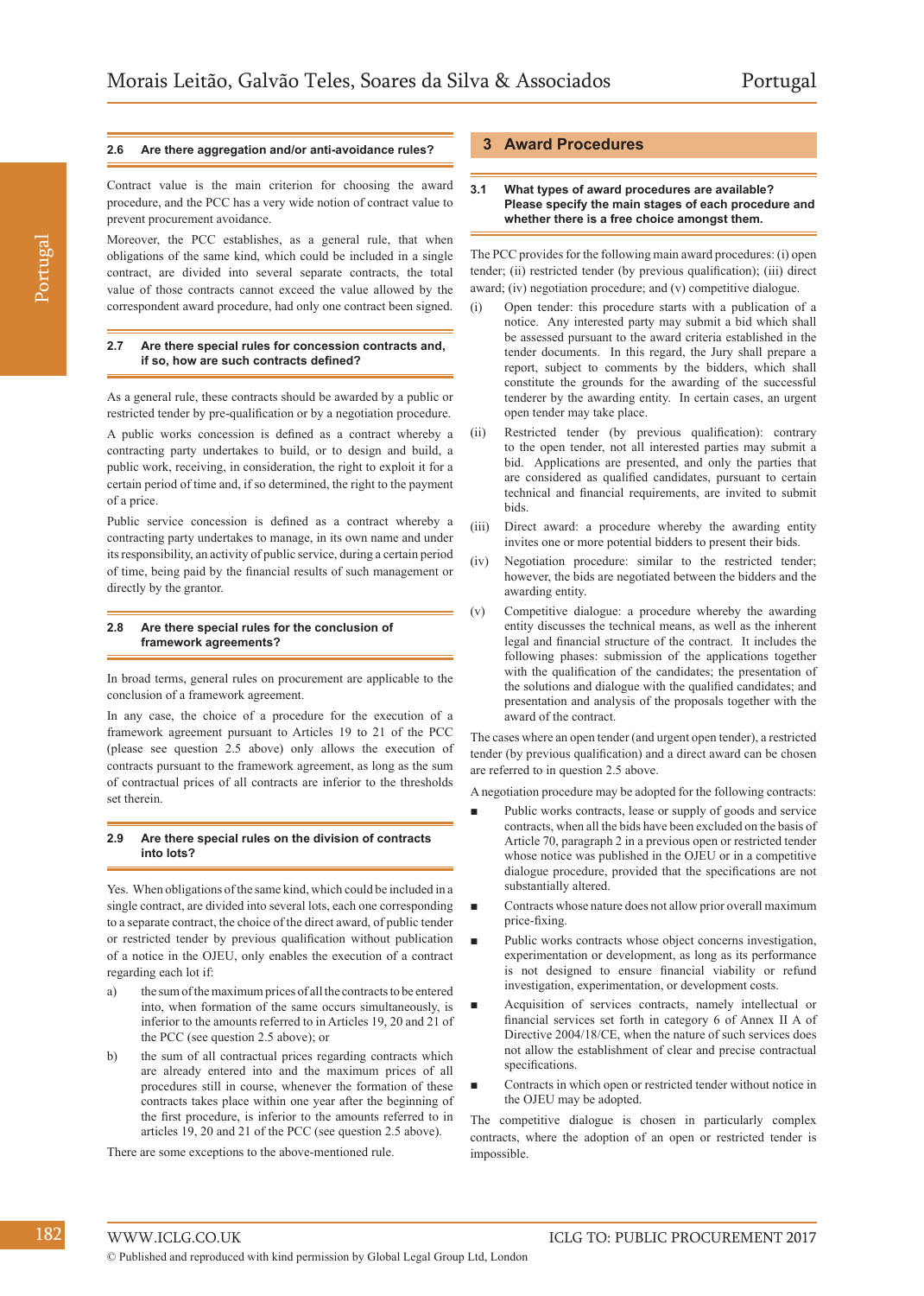#### **3.2 What are the minimum timescales?**

Minimum timescales to present applications or bids are established by the PCC. The awarding entity may broaden the timescales in the procedure documents, pursuant to Article 63, paragraph 1 of the PCC.

- Open tender: if the notice is not subject to publication in the OJEU, the minimum time limit to submit bids is nine days, unless the proceeding concerns the formation of public works contracts, in which case the time limit is 20 days. If the works are clearly simple, the 20 days' time limit can be reduced in 11 days. If the notice is subject to publication in the OJEU, the minimum time limit is 47 days. If the notice is sent electronically to publication, the timescale can be reduced by seven days. In the cases of urgent open tender, the time limit is 24 hours on weekdays.
- Restricted tender: if the notice of the tender is not subject to publication, the time limit for presenting either the applications or the proposals is nine days, unless the proceeding concerns the formation of public works contracts. If the notice needs to be published in the OJEU, the time limit to present applications is 37 days, except if a concession of public works is involved. These time limits can be reduced by seven days if the notice is sent electronically to publication. The time limit to submit bids is 35 days after the invitation is sent.
- **■** Direct award: no minimum timescale.
- Negotiation procedure: the minimum time limit for presenting the applications is 37 days. The time limit for the presentation of the early versions of the proposals is that of the presentation of the proposals in the restricted tender.
- Competitive dialogue: the timescale for the presentation of the applications is the same as the restricted tender. As for the presentation of the solutions, no minimum timescale is defined in the PCC. The minimum timescale to present bids is 40 days.

#### **3.3 What are the rules on excluding/short-listing tenderers?**

The tenderers are excluded if any of the impediments to tender or submit an application, described under Article 55 of the PCC, are verified (namely, if the tenderer is declared insolvent, if a member of the board of directors of the tenderer has been convicted of certain serious crimes or by a crime which affects his professional conduct, if the tenderer has been declared guilty of serious professional misconduct, if it has social security or tax debts, or if the tenderer rendered assistance to the awarding entity in the preparation of tender documents that granted it an advantage that distorts normal competition conditions).

In the restricted tender, the awarding entity may adopt one of two possible models to short-list tenderers: (i) the simple model, where qualification of the candidates is made by a simple pass or fail test on minimum technical or financial requirements; or (ii) the complex model, where selection of the candidates is made on the basis of the criteria of the larger technical and financial capacity, which implies an evaluation model. Short-listing in the negotiation procedure and in the competitive dialogue is the same as in the restricted procedure. There is no short-listing of tenders in the open tender procedure or in the direct award.

#### **3.4 What are the rules on evaluation of tenders? In particular, to what extent are factors other than price taken into account (e.g. social value)?**

There are two possible award criteria:

- The most economically advantageous tender.
- Lowest price.

The most economically advantageous tender criterion involves a mandatory evaluation model, whereby only the factors subject to competition are reflected. The factors and sub-factors may not regard aspects, qualities, characteristics or other elements of facts regarding the bidders themselves. The model shall have a clear explanation of all the factors and sub-factors relating to the execution of the contract subject to competition, the weight of each factor and sub-factor, the scoring scale of each elementary factor or sub-factor, as well as a mathematical expression or description of the ordered set of attributes that enable the granting of partial scores.

In this criterion, factors other than price are always taken into account.

The lowest-price criterion may only be adopted when price is the single item subjected to competition, and the specifications rule all other aspects of the contract.

#### **3.5 What are the rules on awarding the contract?**

Please see question 3.4 above.

#### **3.6 What are the rules on debriefing unsuccessful bidders?**

The decision of the contract award is notified simultaneously to all bidders of the procedure together with the Final Report prepared by the Jury.

#### **3.7 What methods are available for joint procurements?**

The PCC provides for two methods.

Awarding entities may form a group of awarding entities in order to enter into a contract of their interest or a framework agreement.

In addition, awarding entities referred in Article 2 of the PCC may constitute purchasing centres in order to centralise the contracting of public works, supply of goods and services.

#### **3.8 What are the rules on alternative/variant bids?**

Variant bids may only be submitted if the tender documents allow for such a submission.

#### **3.9 What are the rules on conflicts of interest?**

The Administrative Procedural Code has rules on the guarantees of impartiality (Articles 69 to 76). Such rules contain a provision stating that any holder or agent of a public administration body that has an interest, by himself or as a representative of other person, in an administrative procedure (namely, a public tender) is prohibited from participating or intervening in such a procedure. According to the law, the person who is subject of the impediment should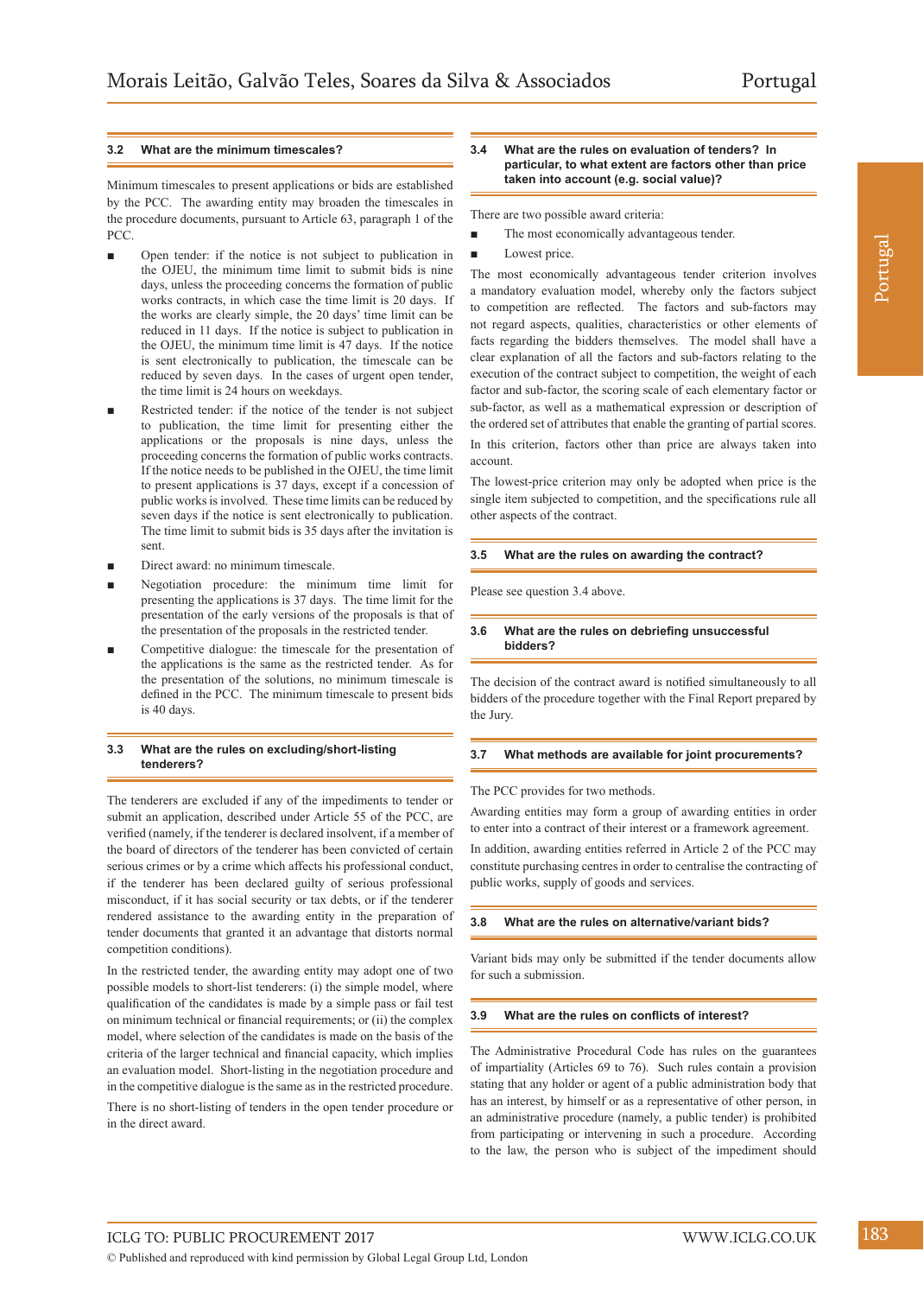communicate it immediately and suspend his intervention in the procedure, otherwise a serious disciplinary penalty will result. The actions taken and the contracts concluded in violation of these rules are voidable under the law.

Please note that the Administrative Procedural Code also contains rules setting up impediments to the provision of consultancy services to public entities, whenever such services were provided in the last three years to private parties participating in the administrative procedure at hand.

#### **4 Exclusions and Exemptions (including in-house arrangements)**

#### **4.1 What are the principal exclusions/exemptions?**

The PCC is not applicable to certain contracts, as follows:

- **■** Certain contracts signed pursuant to international conventions to which the Portuguese State is a party, or within specific procedural rules of an international organisation to which Portugal is a member.
- Labour administrative contracts and individual employment contracts.
- Contracts for the donation of movable property in favour of any awarding entity.
- Contracts for the acquisition, donation, barter, lease of immovable property or similar contracts.
- Contracts for the acquisition, development, production or co-production of programmes aimed at broadcasting by broadcasting entities.
- Contracts whose object is not subject to market competition.
- "In-house" contracts (contracts entered into by an awarding entity with another entity whereby: (i) the awarding entity has control, alone or together with other awarding entities, over such an entity, which is similar to the control over its own services; and (ii) such an entity carries the essentials of its activity in the benefit of one or several awarding entities that have such control over it).
- **■** Contracts that have to be entered into with an awarding entity holding special rights.
- Sales contracts of movable property or of the supply of services by awarding entities referred to in Article 2 no. 1, except when the other party is also an awarding entity.
- Grant and subsidy agreements.
- Incorporation of company contracts, whose capital is to be held exclusively by awarding entities referred in Article 2, paragraph 1.
- Contracts of acquisition of financial services.
- Contracts of acquisition of health, social and educational services mentioned in Appendix II-B of Directive no. 2004/18/CE.
- Contracts whose purpose is the satisfaction of the needs of an awarding entity whose services are located in a country which is not a party to the Agreement on the European Economic Area ("EEA").
- Contracts signed pursuant to a development cooperation agreement with an entity located in a State party to such agreement, but not to the EEA, and in benefit of such State.
- Contracts covered by article 346 of the Treaty on the Functioning of the European Union.

#### **4.2 How does the law apply to "in-house" arrangements, including contracts awarded within a single entity, within groups and between public bodies?**

Please see question 4.1 with regard to what concerns "in-house" contracts.

#### **5 Remedies**

#### **5.1 Does the legislation provide for remedies and if so what is the general outline of this?**

Articles 267 to 274 of the PCC provide for the administrative challenge of decisions taken within the contract formation procedure and of the tender documents. Administrative challenges must be presented within five working days, and they do not have a stay effect on the procedure. In any case, if there is no decision on the administrative challenge, the following acts cannot be performed: a) a qualification decision; b) the beginning of the negotiation phase; and c) the awarding of the decision. For judicial remedies, please see question 5.2 below.

#### **5.2 Can remedies be sought in other types of proceedings or applications outside the legislation?**

The Procedural Code of the Administrative Courts (PCAC) provides for judicial remedies: the challenge of tender documents; and the challenge of administrative acts regarding pre-contractual procedure. These are urgent proceedings, only applicable to public works contracts, concessions of public works and services and supply of services and supply or lease of goods. Judicial challenge under the PCAC must be filed within one month after the notification of the act or, in its absence, of the knowledge of such act. Please note that the challenge of awarding acts automatically suspends the effects of such an act or the performance of the contract, if it has been already executed. The awarding entity and interested parties may ask the judge to lift such a suspensive effect, if the deferral of the execution of the awarding act is harmful to public interest or to other interests at a disproportionate level.

Regarding other types of contracts, judicial challenge is also possible, but under the general regime of the PCAC. The PCAC also provides for specific injunctions in the pre-contractual field.

#### **5.3 Before which body or bodies can remedies be sought?**

The non-judicial remedies (administrative challenges) can be sought before the awarding entities, whilst the judicial remedies can be sought before the Administrative Courts (or Arbitration Courts, if arbitration is referred in the tender documents).

#### **5.4 What are the limitation periods for applying for remedies?**

Please see questions 5.1 and 5.2.

#### **5.5 What measures can be taken to shorten limitation periods?**

No measures can be taken to shorten limitation periods.

Portugal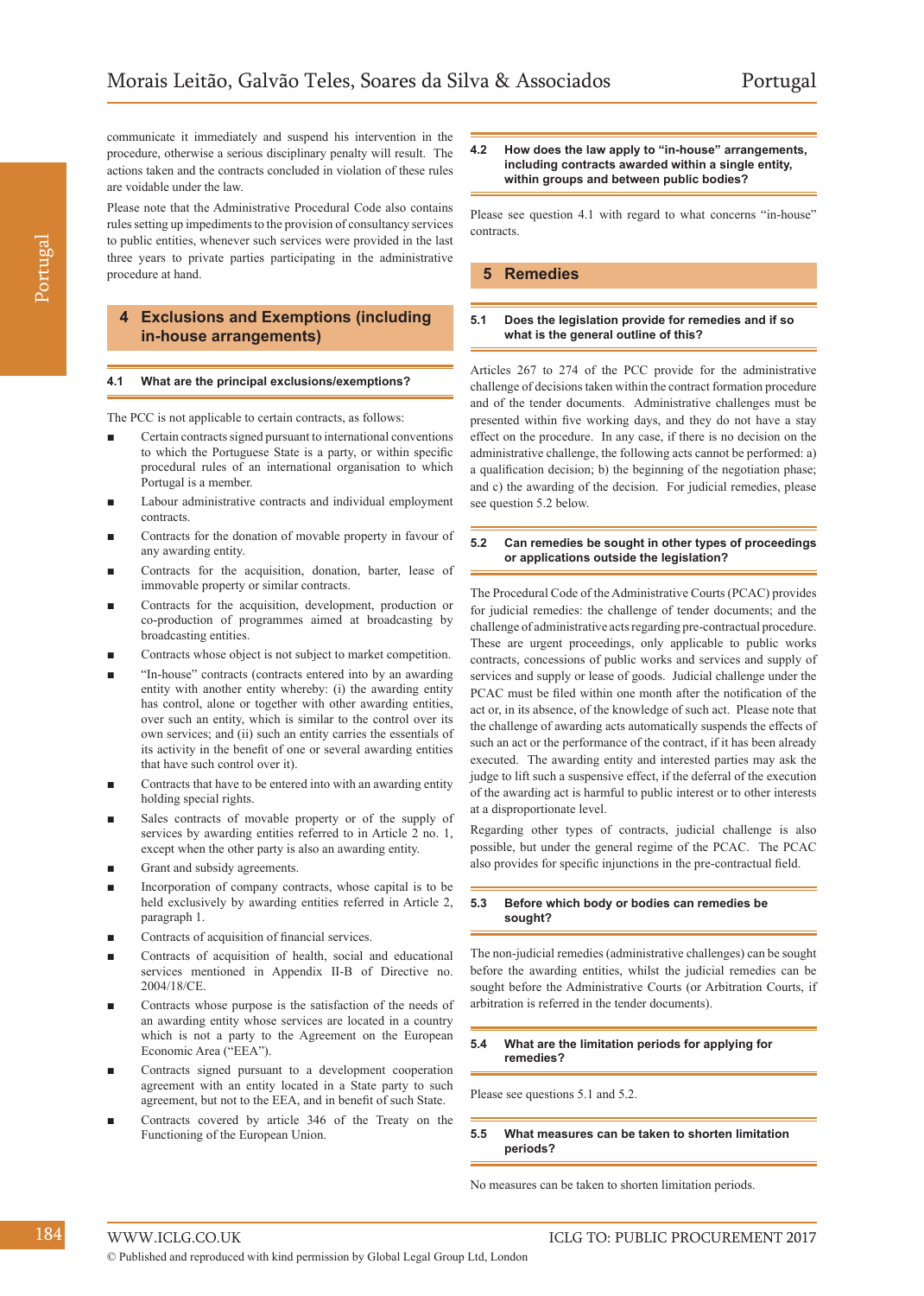Portugal

#### **5.6 What remedies are available after contract signature?**

Judicial remedies are also available against the contract itself. The following persons have legal standing for such purpose:

- the parties;
- a party that has been jeopardised by the fact that a legal precontractual procedure was not adopted;
- **■** a party that has judicially challenged an administrative act regarding the formation of the contract;
- a party that, having participated in the pre-contractual procedure, considers that the contract does not correspond to the terms of the award; and
- a party that considers that the contract does not correspond to the specifications which justifiably resulted in its nonparticipation in the procedure, although the necessary requirements for such an effect were met.

#### **5.7 What is the likely timescale if an application for remedies is made?**

The timescale may vary according to the complexity of the case and of the Administrative Court itself.

#### **5.8 What are the leading examples of cases in which remedies measures have been obtained?**

Remedies measures are usually easily obtained whenever the chosen pre-contractual procedure is not the legal procedure considering the estimated value of the contract, and whenever there is flagrant violation of procedural rules.

#### **5.9 What mitigation measures, if any, are available to contracting authorities?**

There are cases in which the awarding entities may not comply with the Court judgment: (i) when it is objectively impossible to do so; or (ii) when compliance would cause severe damages to the public interest.

In addition, Articles 283 and 283-A of the PCC, which address annulment of the contract based on procedural defects, provide mitigation measures. The annulment effect may be disapplied by the Court when, considering the private and public interests at stake and the gravity of the violation of law, the annulment of the contract is considered by the Court as disproportional or contrary to good faith.

#### **6 Changes During a Procedure and After a Procedure**

**6.1 Does the legislation govern changes to contract specifications, changes to the timetable, changes to contract conditions (including extensions) and changes to the membership of bidding consortia pre-contract award? If not, what are the underlying principles governing these issues?**

The PCC allows amendment to the tender documents prior to the deadline for submission of tenders. If the amendment is substantial, there will be an extension of the deadline for submission of tenders.

After the submission of tenders and prior to the contract award, no substantial changes to the tender documents are allowed.

After the contract award, and before the signature of the contract, some adjustments to the draft of the contract may be proposed by the awarding entity if:

- **■** the adjustments are required for public interest reasons; and
- it is shown that the evaluation of tenders would have been the same had the adjustments been made before awarding the contract.

No changes to the membership of bidding consortia are allowed at the pre-contractual stage.

#### **6.2 What is the scope for negotiation with the preferred bidder following the submission of a final tender?**

After the submission of a final tender, there is no scope for negotiation. It is only possible, after the award, for the awarding entity to propose some adjustments to the contents of the contract to be entered into if the same results from public interest requirements, and it is objectively shown that if the bid had included such adjustments, no alteration would exist in the ranking of the bids.

#### **6.3 To what extent are changes permitted post-contract signature?**

After the contract is signed, the contract may be changed if both parties so agree or by a Court decision. The law also allows unilateral amendments of the contract by the awarding entity for public interest grounds.

The contract may be changed on the grounds of public reason, or as a consequence of a change in circumstances. In any of the cases referred to above, the changes of the contract must respect the preaward competition and the object of the contract.

In certain cases, unilateral modification gives rise to the financial rebalancing of the contract.

#### **6.4 To what extent does the legislation permit the transfer of a contract to another entity post-contract signature?**

Transfer of the signed contract to another entity is not allowed:

- a) when the choice of the awarded entity was made by a direct award, where only one entity could be invited to bid;
- b) to entities included by impediments set forth in Article 55 of PPC; and
- c) where strong evidence exists that the transfer results from an act or agreement susceptible to falsified competition rules.

Except for the foregoing, transfer is possible, but it is subject to authorisation by the awarding entity. Authorisation depends upon:

- a) the previous submission by the potential transferee of all habilitation documents requested to the transferor; and
- b) the fulfilment, by the potential transferee, of minimum requirements regarding financial and technical capacity demanded of the transferor in the qualification phase, should that phase have occurred.

#### **7 Privatisations and PPPs**

**7.1 Are there special rules in relation to privatisations and what are the principal issues that arise in relation to them?**

Privatisations are not subject to the PCC. They are foreseen in Law no. 11/90, of 5 April, amended by the Law no. 50/2011, of 13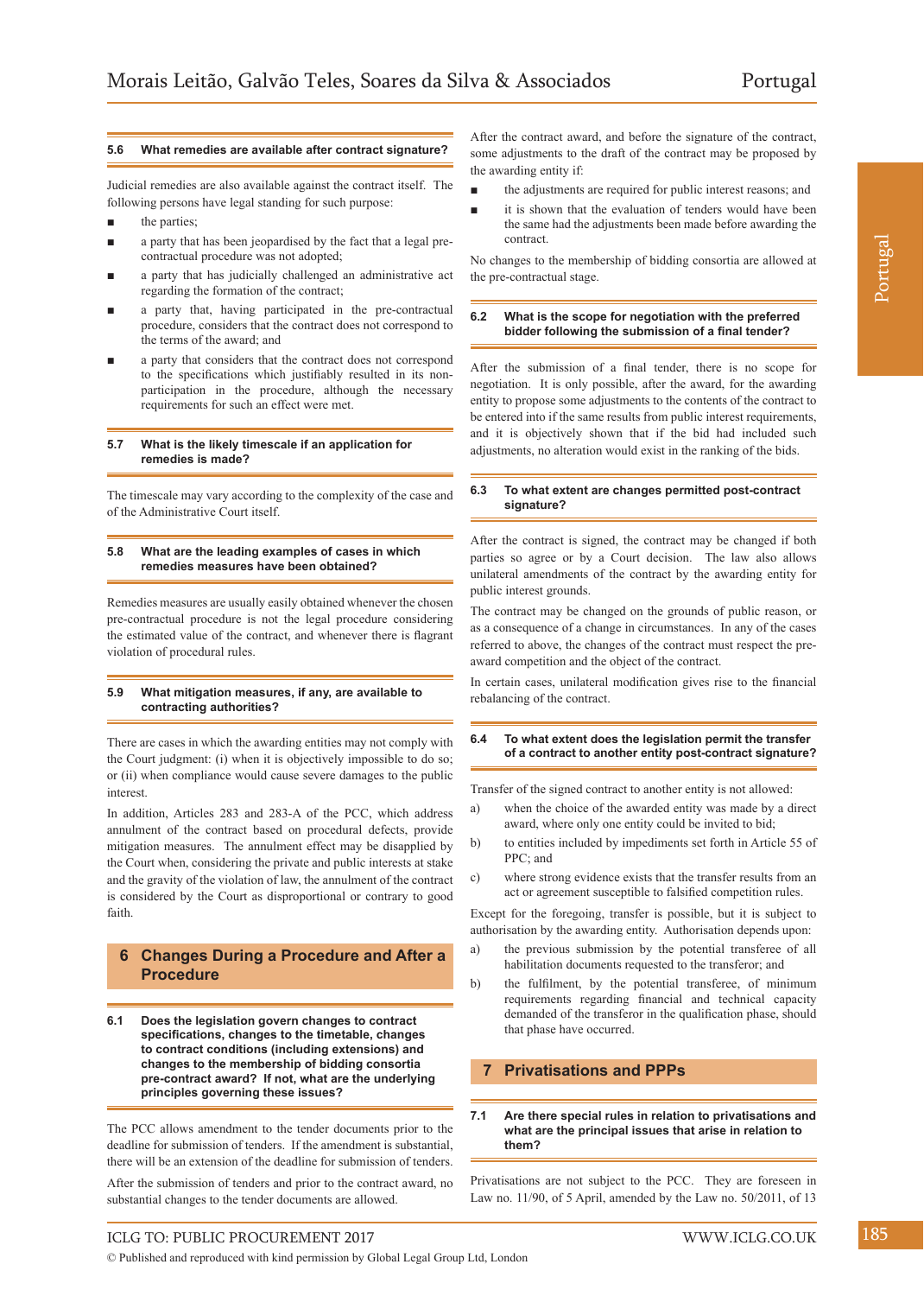September, in cases of "reprivatisations" (privatisation of an entity which was previously nationalised) and in Law no. 71/88, of 24 May, in other cases. Both laws admit privatisations through open procedures, restricted procedures, and public offerings pursuant to the Securities Markets Code (the terms of it are different in each diploma).

#### **7.2 Are there special rules in relation to PPPs and what are the principal issues that arise in relation to them?**

Decree-Law no. 111/2012, of 23 May, defines the applicable rules to State PPPs.

The main issues related to PPPs are budget impact and the need to evaluate the affordability of the contract, as well as risk-sharing between public and private parties.

The launch and awarding of a PPP depend on certain requirements, such as:

- i) The study of the predictable budget impacts.
- ii) The clear enunciation of the partnership goals to the public sector and of the private partnership's expected results.
- iii) The framing of partnership models and contractual structures that ensure, namely, that the financial effort of the public partner is apportioned with adequate terms and budget affordability.
- iv) The detailed identification of the risks to be assumed by each of the partners (the different risks of the partnership must be allocated between the parties in accordance with their ability to manage those risks).

The diploma also rules the renegotiation of PPPs.

#### **8 Enforcement**

#### **8.1 Is there a culture of enforcement either by public or private bodies?**

The PCAC expressly determines the binding nature of Court judgments, stating that Court decisions are binding either to public or private entities, and take precedence over any administrative act. We believe that there is a culture of enforcement, but it is hard to say the number of cases in which sentences are spontaneously enforced as there are no statistics on the subject.

#### **8.2 What national cases in the last 12 months have confirmed/clarified an important point of public procurement law?**

The Administrative Supreme Court has ruled that when the tender notice does not include all the mandatory elements required by European and national law (namely, the factors and sub-factors which clarify the criterion of the most economically advantageous tender and the corresponding weighting coefficients), it does not necessarily result in the invalidity of the award, but only in its mere irregularity. The Court concluded that, notwithstanding the lack of essential information of the tender notice, if the tenderers had access by other means to the missing information before drafting their proposals (namely by consulting the tender procedure), the annulment of the award for this reason would be disproportionate (Proc. 0870/16, dated 22 September 2016, of the Administrative Supreme Court).

#### **9 The Future**

#### **9.1 Are there any proposals to change the law and if so what is the timescale for these and what is their likely impact?**

The transposition of the new procurement directives was due on April 18, 2016, but we expect that it will happen in the first semester of 2017. The project for the transposition of the new directives into national law – a review of the PCC – was in public discussion during August and September, and the government is now revising it, considering the comments received during the public discussion.

#### **9.2 Are any measures being taken to increase access to public procurement markets for small and mediumsized enterprises and other underrepresented categories of bidders?**

The project of review of the PCC has some measures resulting from the new Procurement Directives (such as measures encouraging the contracting authorities to break contracts into lots), but we will have to wait for its final version.

#### **9.3 Have there been any regulatory developments which are expected to impact on the law and if so what is the timescale for these and what is their likely impact?**

The project review of the PCC establishes a Regulatory Authority for Public Contracts but again, we will have to wait for the final version.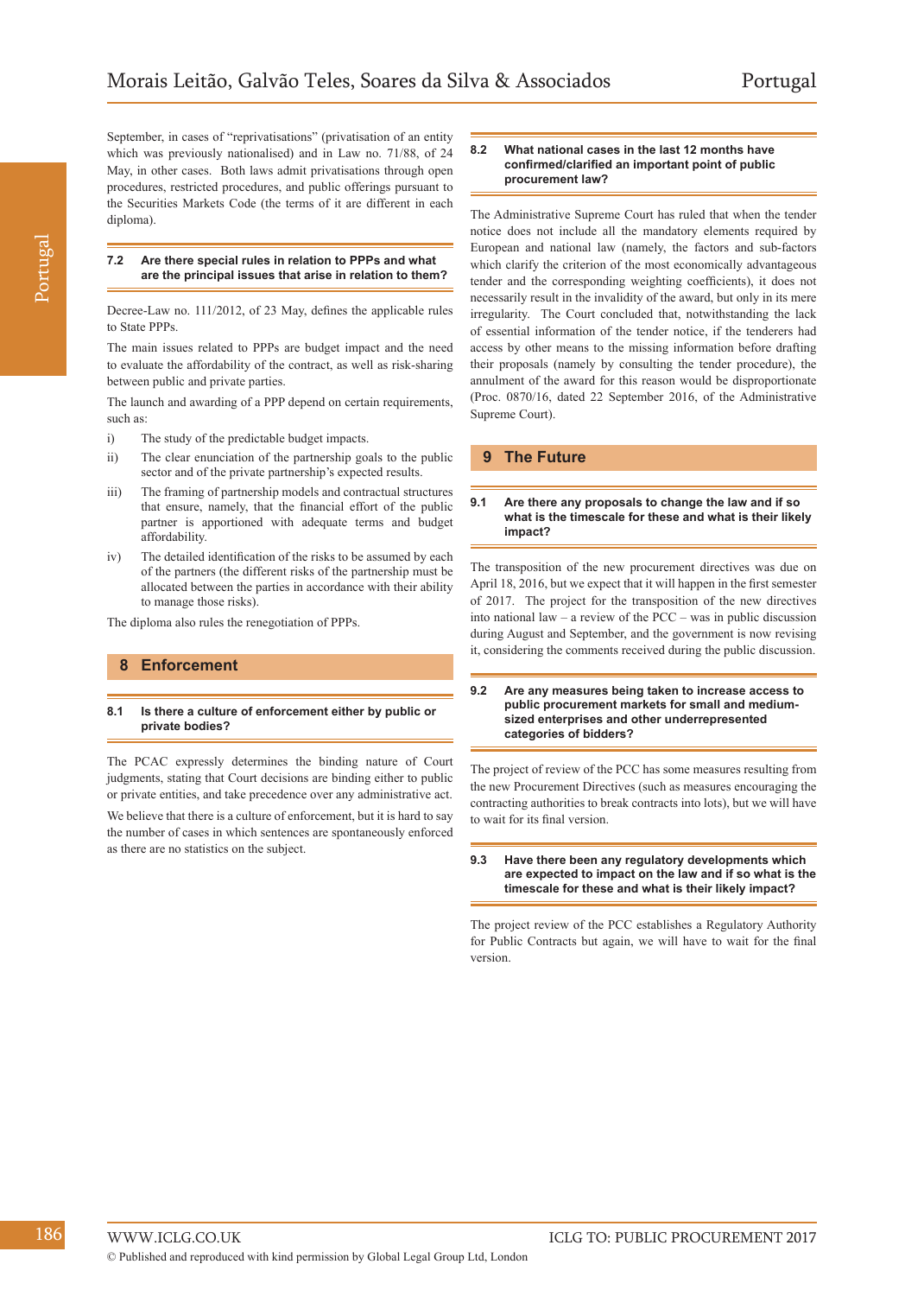

#### **Margarida Olazabal Cabral**

Morais Leitão, Galvão Teles, Soares da Silva & Associados Rua Castilho, 165 1070–050 Lisboa Portugal

*Tel: +351 213 817 443 Email: mocabral@mlgts.pt URL: www.mlgts.pt*

Margarida Olazabal Cabral joined the firm in 1998 and became a salary partner in 2010. She is a member of the administrative and public procurement and urban planning and environment teams. Margarida is highly specialised in administrative law, mainly in areas related to public contracts. She has experience with precontractual matters (public tenders), as well as with the execution of public contracts on behalf of public entities and private companies. In recent years a major part of her activity has been dedicated to publicprivate partnerships. She is listed in the *International Who's Who of Public Procurement Lawyers* and as a leading Public Procurement specialist by *Chambers Global*. She teaches at the Portuguese Catholic University LL.M. programme. Margarida is the author of several publications and books on public procurement and is often invited to participate as a main speaker in lectures on the scope of administrative law (public procurement and administrative litigation).



**Ana Robin de Andrade** Morais Leitão, Galvão Teles, Soares da Silva & Associados Rua Castilho, 165 1070–050 Lisboa

*Tel: +351 213 817 443 Email: anarandrade@mlgts.pt URL: www.mlgts.pt*

Ana Robin de Andrade joined the firm in 2000. She is a senior associate with the administrative and public procurement and urban planning and environment teams.

Ana also collaborates with the Africa Team – an internal structure that guarantees, on a permanent basis, and in close cooperation with the member firms of the MLGTS Legal Circle, personalised day-to-day assistance to clients on matters that involve the African Portuguesespeaking countries – in which she regularly assists clients in the areas of administrative and public procurement law. Ana practises mainly in the areas of public procurement and urban planning, as well as in procedural matters and administrative litigation. A major part of her practice is also dedicated to concession contracts under a project finance regime. Ana Robin de Andrade often participates in seminars and conferences related to public procurement and administrative litigation matters.

Morais Leitão, Galvão Teles, Soares da Silva & Associados is an independent full-service law firm and one of the leading law firms in Portugal, with more than 180 lawyers and offices in Lisbon, Porto and Funchal (Madeira). We have a significant international practice in all major areas of law and represent multinational corporations, international financial institutions, sovereign governments and their agencies, as well as domestic corporations and financial institutions. To address the needs of our clients throughout the world, particularly in the Portuguese-speaking countries, the firm established the MLGTS Legal Circle, an international network based upon the sharing of values and common principles of action with the purpose of establishing a platform that delivers high quality legal services to clients around the globe. It encompasses a select set of jurisdictions, including Portugal, Angola, Mozambique and Macau (China). We also maintain close contacts with major law firms in Europe, the United States and South Africa, and are the sole Portuguese member of Lex Mundi, the world's leading association of independent law firms. Our Public Law team, based in Lisbon and Porto, is widely recognised for its in-depth knowledge in all aspects of administrative law and all matters related therewith. We seek to find the appropriate creative solutions to meet clients' needs both in the private and in the public sector. Regarding public procurement, our expertise in the field of pre-contract procedures and the implementation of agreements should be highlighted, as should our provision of specialised services on a day-to-day basis to private entities (ranging from drafting proposals to entering and implementing agreements) and contracting entities (ranging from designing agreements, and the appropriate procedure to adopt through to the termination of the agreement).